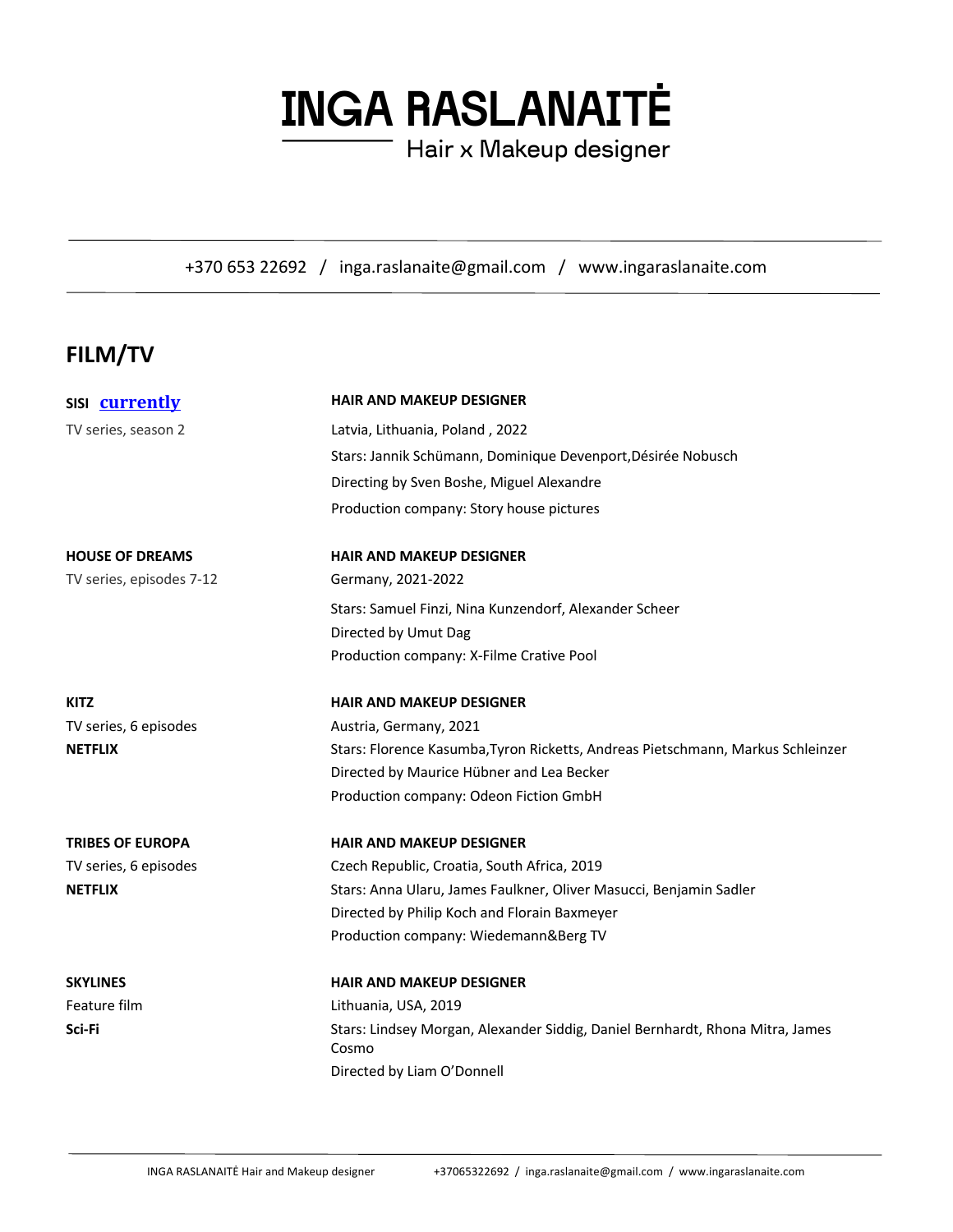Production Company: Mirabelle Pictures Productions **THE OIL FUND HAIR AND MAKEUP DESIGNER** TV series 10 episodes Norway, Lithuania, USA, 2018 Stars: Thomas Gullestad, Marit Adeleide Directed by Harald Zwart MOTION BLUR FILMS **THE CASTLE HAIR AND MAKEUP DESIGNER** Feature film **Ireland**, Lithuania, 2018 Stars: Aidan O'Hare, Martyna Peszko, Barbora Bareikyte, Gabija Jaraminaite Directed by Lina Luzyte Production company: ARTBOX SAMSON FILMS **CATHERINE THE GREAT HAIR AND MAKEUP ARTIST (CAST)** TV series 4 episodes Russia, Lithuania, Latvia, 2018 **HBO** Stars: Helen Mirren, Jason Clarke, Kevin R. Mc Nally, Gina Mc Kee Directed by Philip Martin **CONSPIRACY OF SILENCE HAIR AND MAKEUP ARTIST (CAST)** TV series 8 episodes Sweden, Lithuania, 2017 **VIAPLAY** Stars: Jens Hulten, Halina Reijn, Vera Vitali, Henrik Mestad Directed by Charlotte Brandstrom VIAPLAY **THREE MILLION EUROS HAIR AND MAKEUP DESIGNER** Feature film Lithuania, 2017 Stars: Giedrius Savickas, Inga Jankauskaitė Stasiulytė Directed by Tadas Vidmantas Production company: VABALO FILMAI **TULIPANI: LOVE, HONOUR AND A BIKE HAIR AND MAKEUP DESIGNER (LT) AND A BICYCLE AND A BICYCLE Holland, Italy, Lithuania, 2016** Feature film Stars: Giancarlo Giannini, Lidia Vitae, Donatella Finocciaro Directed by Mike Van Diem ATLAS INTERNATIONAL FILM **OWL MOUNTAIN HAIR AND MAKEUP DESIGNER** Feature film Lithuania, 2017 Stars: Aleksas Kazanavičius, D.Svobonas Directed by Audrius Juzėnas Production company: KINO GAMYBA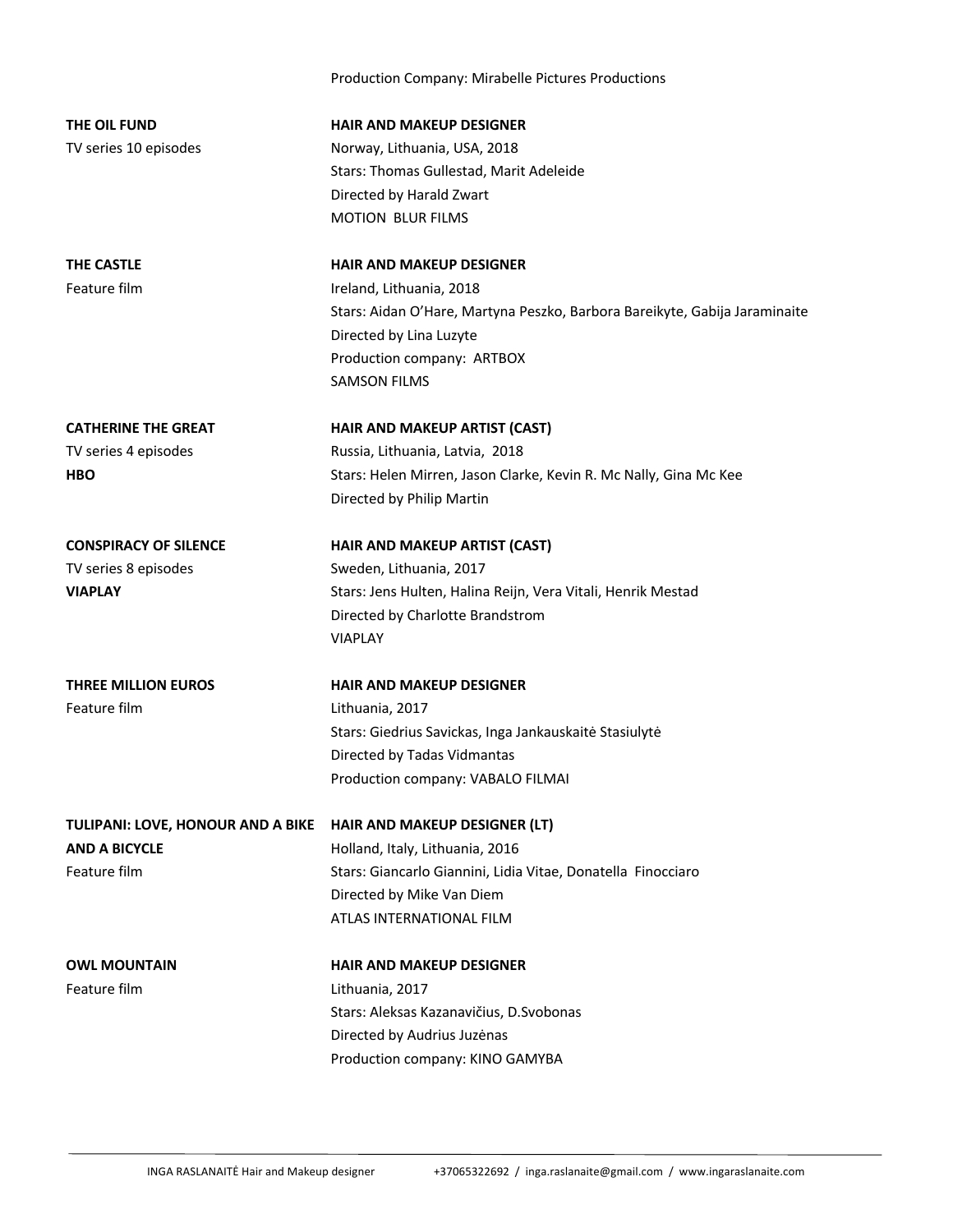**SOBIBOR CROWD HAIR AND MAKEUP SUPERVISOR** Feature film Lithiania, Russia, 2016 Stars: Christopher Lambert, Dirk Martens, Konstantin Chabensky Directed by Konstantin Chabensky ARTBOX, DUTCH FILM WORKS **JACK THE RIPPER HAIR AND MAKEUP DESIGNER** TV film Germany, 2016 Stars: Sonja Gerhardt, Sabin Tambrea, Nicholas Farrell, Falk Hentschel Directed by Sebastian Niemann SAT1 **BREATHING INTO MARBLE HAIR AND MAKEUP DESIGNER** Feature film Lithuania, 2016 Stars: Airida Gintautaitė, Guna Zarina Directed by Giedre Beinoriute Production company: Just a Moment **TOKYO TRIAL HAIR AND MAKEUP DESIGNER** TV Mini-Series 4 episodes Canada, Japan, Holland, 2015 **NETFLIX** Stars: Irfan Khan, Jonathan Hyde, Paul Freeman, Marcel Hensema Directed by Rob W. King, Pieter Verhoef **L'ADOPCIO HAIR AND MAKEUP DESIGNER** Feature film Spain, 2015 Stars: Nora Navas, Francesco Garrido Directed by Daniela Fejerman SYLDAVIA CINEMA **TWO NIGHTS TILL HAIR AND MAKEUP DESIGNER MORNING** Finland, 2015 Feature film Stars: Marie-Jose Croze, Mikko Nousiainen Directed by Mikko Kuparinen KANIBAL FILMS DISTRIBUTION,ARTBOX **UNEXPERIENCED HAIR AND MAKEUP DESIGNER** Feature film Lithuania, 2014 Stars: A. Bružas, E. Užaite, Ineta Stasiulyte Directed by Julius Paulikas INCOGNITO FILMS **ANA KARENINA HAIR STYLIST** TV mini-series and the Italy, 2013

Stars: Victoria Puccini, Santiago Cabrera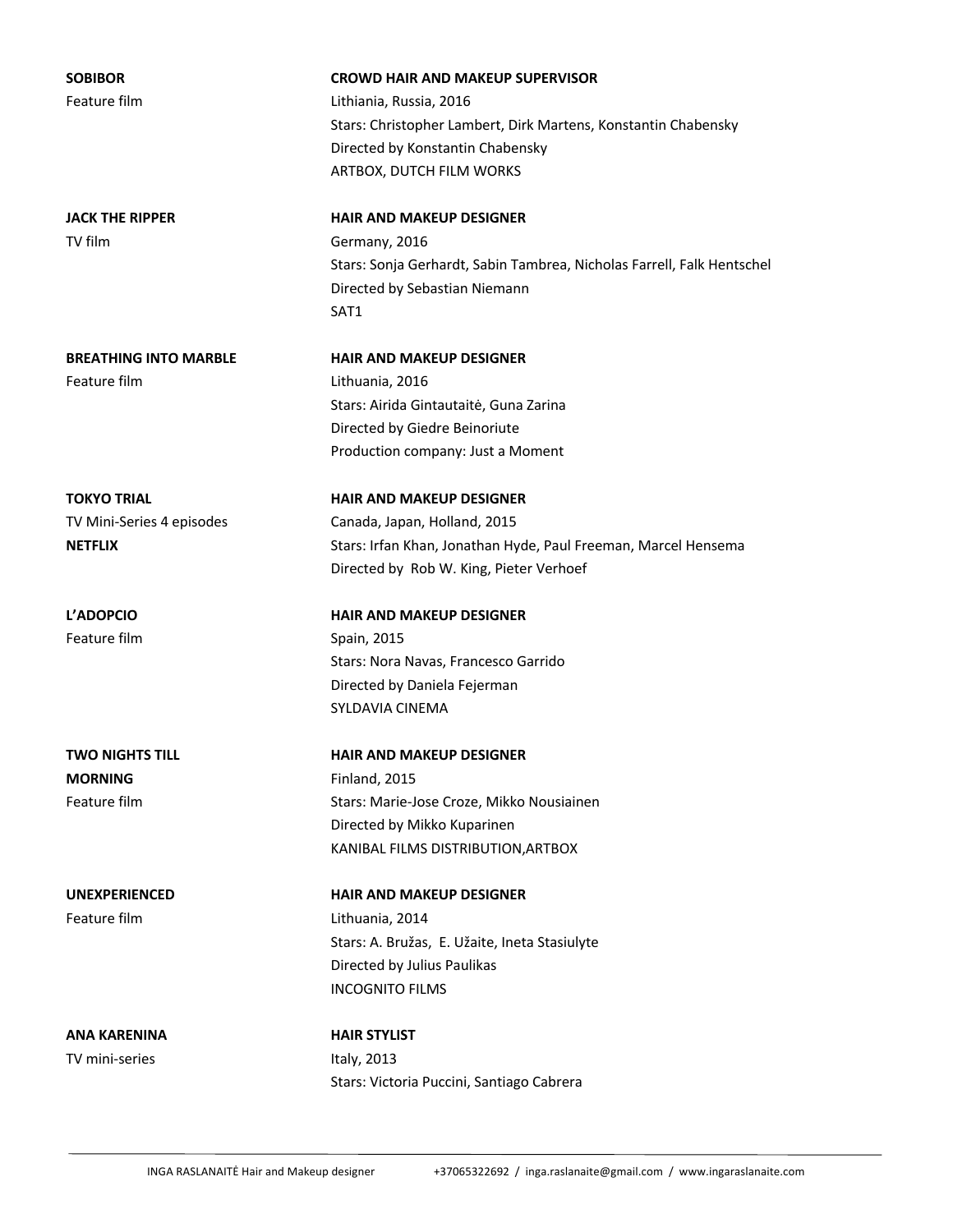Directed by Christian Duguay DIVISA HOME VIDEO GENERATION WAR **MAKEUP ARTIST AND HAIR STYLIST** TV mini-series Germany, 2013 Stars: Volker Bruch, Tom Schilling, K. Schuttler Directed by Philipp Kadelbach MUSIC BOX FILMS **TRANSSIBERIAN MAKEUP ARTIST AND HAIR STYLIST** Feature film Spain, 2008 Stars: W. Harrelson, Sir Ben Kingsley Directed by Brad Anderson Production company: FILMAX THE PALACE MAKEUP ARTIST AND HAIR STYLIST TV mini- series Great Britain, 2008 Stars: Rupert Evans, Jane Asher, Sophie Winkleman, David Harewood Directed by Metin Huseyin, Maurice Phillips All3Media **LOSS HAIR AND MAKEUP DESIGNER** Feature film Lithuania, 2008 Stars: Valda Bickute ,Kostas Smoriginas Directed by Maris Martinsons Production company: ART&A **WINTER IN WARTIME (ORLOGSWINTER) MAKEUP ARTIST AND HAIR STYLIST** Feature film Netherlands, 2008 Stars: Martijn Lakemeier, Jamie Campbell Directed by Martin Koolhoven SONY PICTURES CLASSICS **RAGING INFERNO MAKEUP ARTIST AND HAIR STYLIST** TV movie Germany, 2007 Stars: Stephan Luca, Silke Bodenbender Directed by Rainer Matsutani MAVERI ENTERTAINMENT GROUP

#### **HAIR STYLIST**

**HAVE NO FEAR: THE LIFE THENPOPJOHAN PAUL II**

**OF POPE JOHN PAUL II** Italy 2005 TV movie Stars: Thomas Kreschmann, Bruno Ganz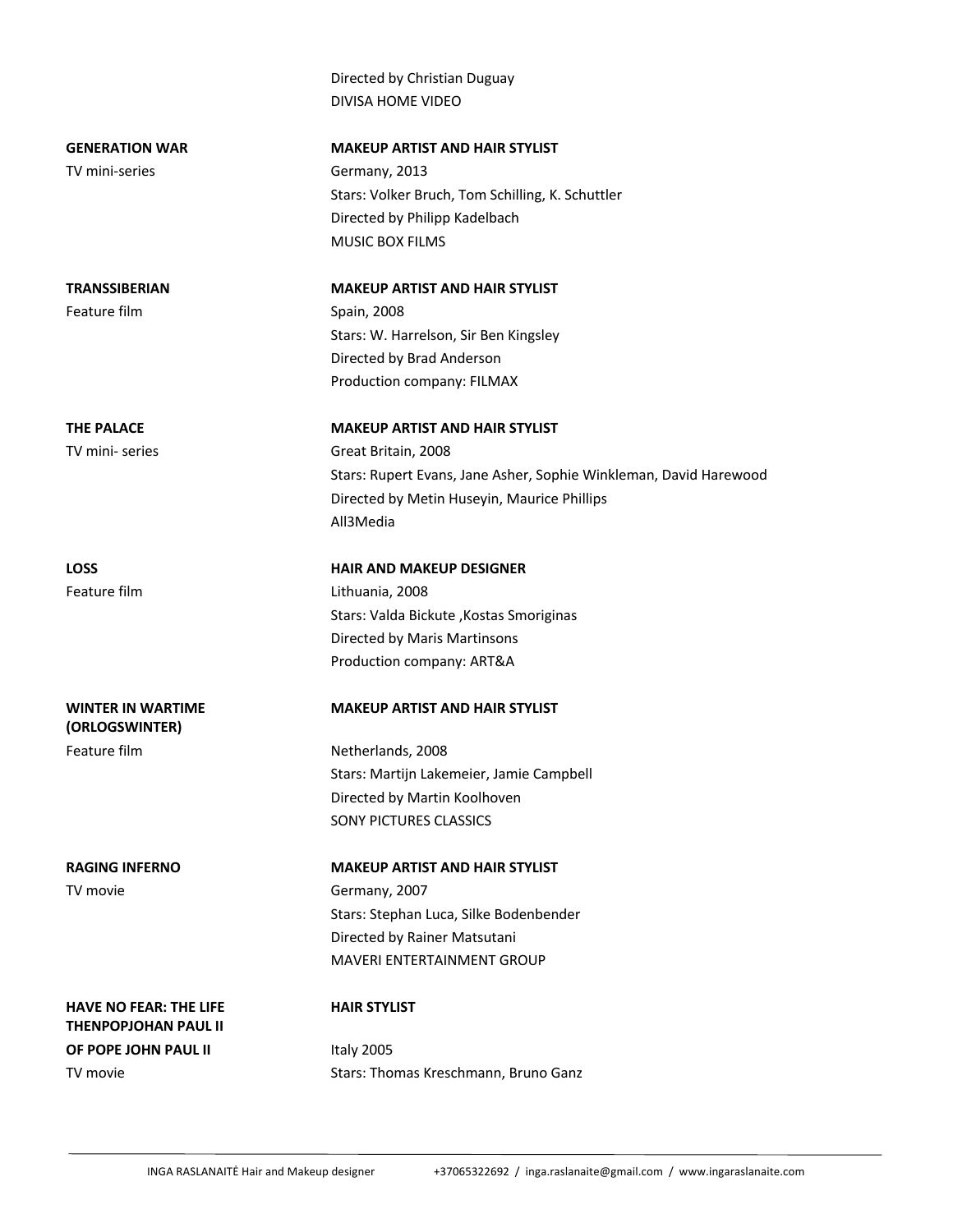**ELIZABETH I HAIR TRAINEE**

## **TALENTS**

IRFAN KHAN MICHAEL IRONSIDE PAUL FREEMAN JONATHAN HYDE HELEN MIRREN JASON CLARKE ROGER MOORE **FLORENCE KASUMBA** RORRY KINNEAR TOBY JONES DENIS RODMAN RHONA MITRA KEVIN Mc. NALLY JEREMY IRONS GINA Mc. KEE LINDSEY MORGAN ALEXANDER SIDDIG DANIEL BERNHARDT MARIE JOSEE-CROZE JANE ASHER DAVID HAREWOOD JAMES COSMO MARCEL HENSEMA ANA ULARU JAMES FAULKNER OLIVER MASUCCI BENJAMIN SADLER SOPHIE WINKLEMAN SONJA GERHARDT SABIN TAMBREA FALK HENTSCHEL TYRON RICKETTS SEBASTIAN ARMESTO SHIN'YA TSUKAMOTO JULIAN WADHAM MELIKA FOROUTAN TIM AHERN **HADEVYCH MINIS** STEPHEN MCHATTIE SABIN TAMBREA DAVID TSE RUPERT EVANS

ABC Direced by Jeff Bleckner

TV mini-series Great Britain, 2005 **HBO** Stars: Helen Mirren, Jeremy Irons, Hugh Dancy, Toby Jones, Barbara Flynn Directed by Tom Hooper

FUNDA VANROY STEPHAN LUCA ANDREAS PIETSCHMANN

## **COMMERCIAL CLIENTS**

SONY McDONALD'S VIASAT COMFORT MERCEDEZ-BENZ TUBORG IKEA JACOBS BRUNO BANANI VIENA ENERGY CANADA GOOSE SCHOLL COMPEED FONA OMO LIDL HERITAGE ELGIGANTEN